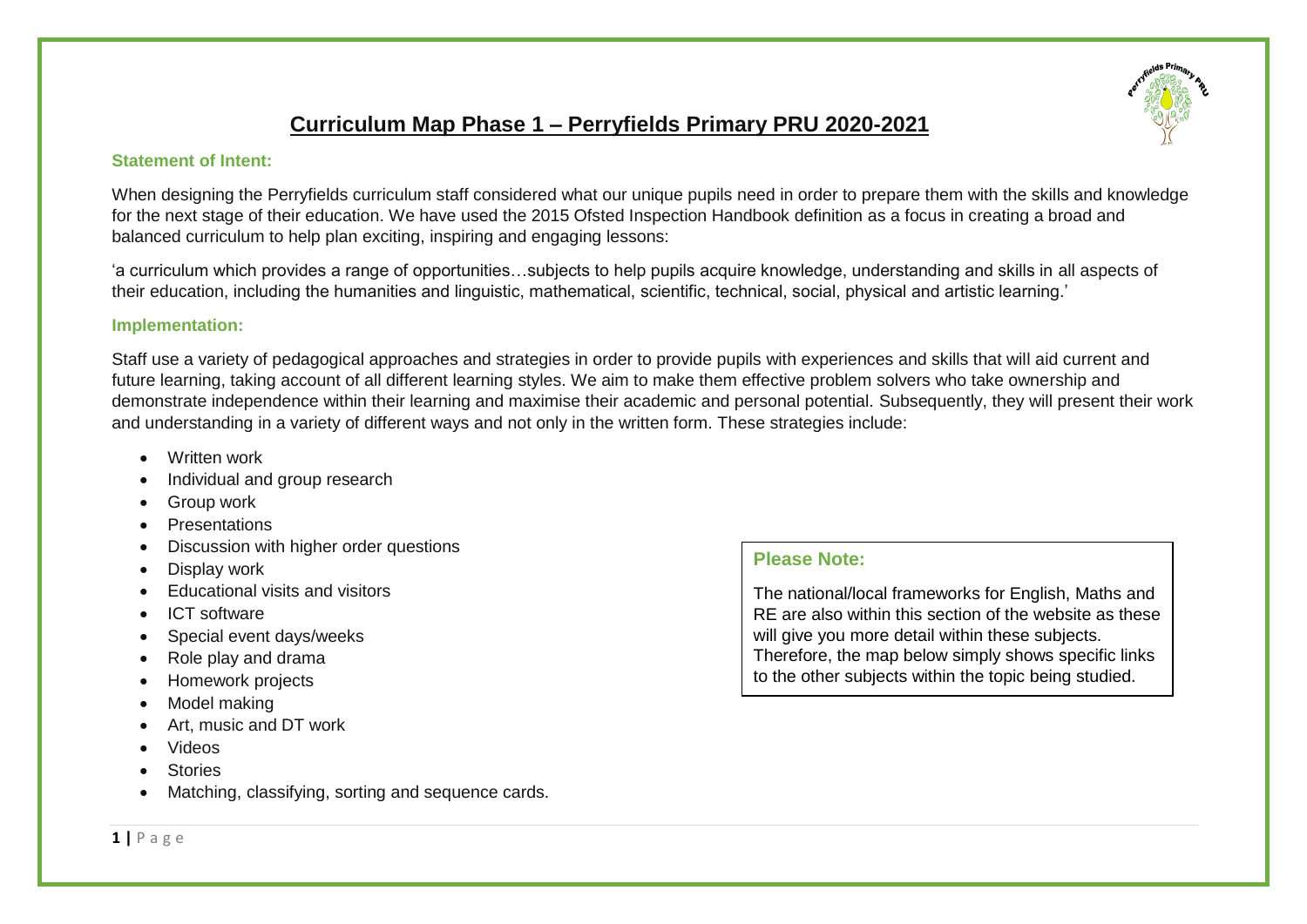

### **Autumn Term 1**

| Year 1 Cycle                                                                                                                                                                                                                                                                    | Year 2 Cycle                                                                                                                                                                                                                                     |
|---------------------------------------------------------------------------------------------------------------------------------------------------------------------------------------------------------------------------------------------------------------------------------|--------------------------------------------------------------------------------------------------------------------------------------------------------------------------------------------------------------------------------------------------|
| <b>London's Burning:</b>                                                                                                                                                                                                                                                        | Flight:                                                                                                                                                                                                                                          |
| English: Read extracts from Samuel Pepys' diary. Compare two<br>different versions of the Great Fire of London. Write a<br>recount/report of the fire. Write instructions for fire safety. Create<br>descriptive poems about fire. Choice of activities from English<br>Quests. | <b>English:</b> Write messages to attach to balloons. Create diary<br>entries about a hot air balloon ride. Create fact files about topical<br>figures. Write postcards from a holiday destination. Choice of<br>activities from English Quests. |
| Maths: Practise and develop measurement skills when making<br>the memorial. Choice of activities from Maths Quests.                                                                                                                                                             | Maths: Sort creatures that fly into Venn diagrams made from<br>giant hoops. Choice of activities from Maths Quests.                                                                                                                              |
| History: Create a timeline of events in the Great Fire of London.<br>Compare life in London before and after the Great Fire.<br>Understand and establish why the fire spread. Use sources to ask                                                                                | History: Research and present information based on the first ever<br>flight. Learn about significant figures in the history of flight such as<br>Sir Frank Whittle and the Wright Brothers.                                                      |
| and answer questions about the Great Fire.                                                                                                                                                                                                                                      | Geography: Learn about the migration of birds and map out<br>migration patterns. Locate popular flight destinations a map.                                                                                                                       |
| Geography: Locate London on a map of the world/UK. Plot key<br>locations on a map of the city to show how the fire spread.                                                                                                                                                      | Design Technology: Use papier-mâché techniques to create<br>and decorate their own hot air balloons. Use junk modelling to                                                                                                                       |
| <b>Design Technology:</b> Design and make model houses in the style<br>of those during the Great Fire. Design a monument as a                                                                                                                                                   | create their own rocket ships.                                                                                                                                                                                                                   |
| memorial.                                                                                                                                                                                                                                                                       | Art: Recreate an impressionist painting of a hot air balloon.                                                                                                                                                                                    |
| Art: Use pastels and chalks to create a portrait of the Great Fire<br>in the style of famous artists of the time.                                                                                                                                                               | Music: Children compose their own flight music to create a 'flying'<br>soundscape.                                                                                                                                                               |
| <b>Music:</b> Create a short piece of music to tell the story of the Great<br>Fire.                                                                                                                                                                                             | <b>Citizenship:</b> Discuss job roles at an airport and the qualities<br>needed to carry out these roles.                                                                                                                                        |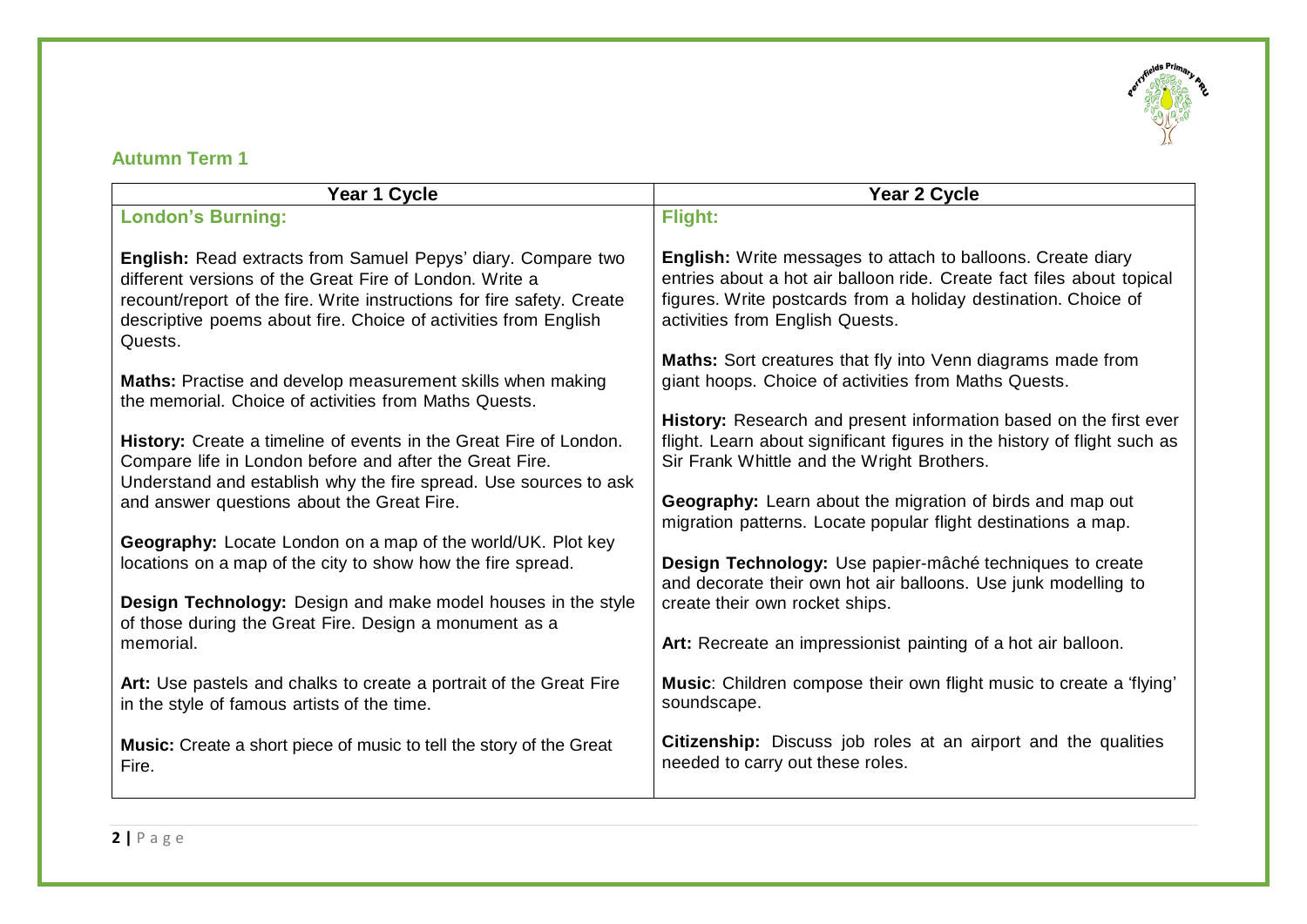

| Citizenship: Find out about the history and role of the fire service in                                         | ICT/Computing: Use programmes such as 'I can Animate' to      |
|-----------------------------------------------------------------------------------------------------------------|---------------------------------------------------------------|
| British society. Interview fire fighters.                                                                       | explain the role of a pilot.                                  |
| ICT/Computing: Create the story of the Great Fire through                                                       | Science: Make and test paper aeroplanes. Investigate and test |
| animation, music and illustrations.                                                                             | how a hot air balloon works.                                  |
| <b>Science:</b> Sort materials to find out which would be the best to build                                     | PE: Invasion Games. Swimming.                                 |
| with. Explore the effects of heat on different materials used for                                               | Homework/Independent Learning: Power projects based on:       |
| buildings during the Great Fire.                                                                                | 1) Fantastic Flying Machines                                  |
| PE: Invasion Games. Swimming.                                                                                   | 2) Aeroplanes.                                                |
| Homework/Independent Learning: Power projects based on:<br>1) Fire prevention and detection<br>2) A new London. |                                                               |
| <b>Additional Special Themes/Projects/Events:</b>                                                               | <b>Additional Special Themes/Projects/Events:</b>             |
| <b>Arts Week</b>                                                                                                | Scandinavia Food Day                                          |
| <b>Voices and Visions</b>                                                                                       | <b>Arts Week</b>                                              |
| <b>Greek Week</b>                                                                                               | <b>Voices and Visions</b>                                     |
| Anti Bullying and Kindness Week                                                                                 | Anti Bullying and Kindness Week                               |
| Diwali - 7/11/18                                                                                                | Diwali - 7/11/19                                              |
| Remembrance - 11/11/18                                                                                          | Remembrance - 11/11/19                                        |
| St Andrew's Day $-$ 30/11/18                                                                                    | St Andrew's Day - 30/11/19                                    |
| <b>Educational Visits</b>                                                                                       | <b>Educational Visits:</b>                                    |
| <b>Fire Station - Worcester</b>                                                                                 | Thinktank - Birmingham<br><b>Birmingham Airfield</b>          |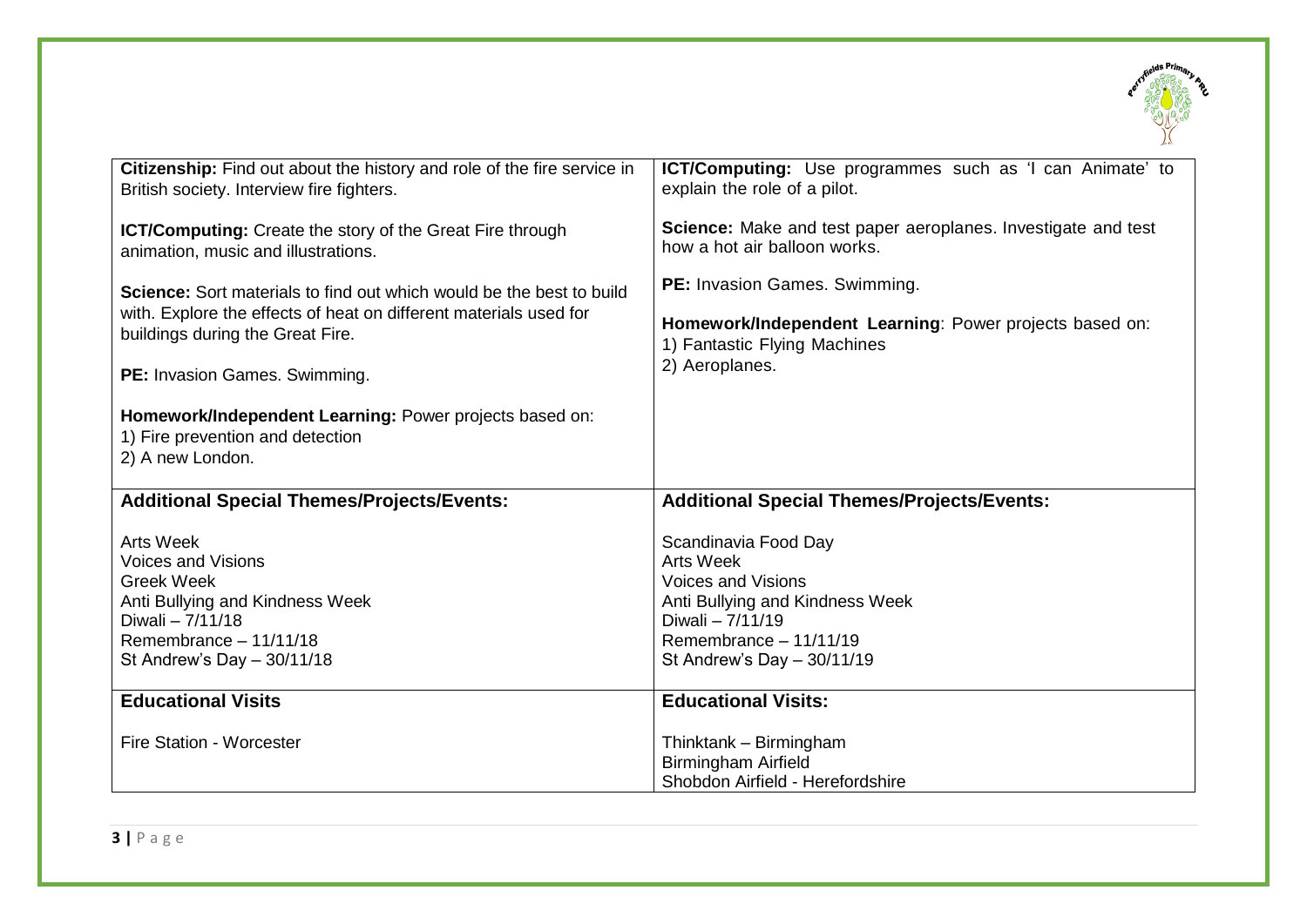

### **Autumn Term 2**

| Year 1 Cycle                                                                                                                                                                                                                                                                                                                                                                                                               | Year 2 Cycle                                                                                                                                                                                                                                                                                                                      |
|----------------------------------------------------------------------------------------------------------------------------------------------------------------------------------------------------------------------------------------------------------------------------------------------------------------------------------------------------------------------------------------------------------------------------|-----------------------------------------------------------------------------------------------------------------------------------------------------------------------------------------------------------------------------------------------------------------------------------------------------------------------------------|
| <b>The Great War:</b>                                                                                                                                                                                                                                                                                                                                                                                                      | $\mathbf{v}$                                                                                                                                                                                                                                                                                                                      |
| English: Children create fact files about themselves. Children create<br>an information booklet all about poppies and their meaning in relation<br>to WW1.                                                                                                                                                                                                                                                                 | English: Read and reply to letters from evacuees. Write non-<br>chronological reports based on rationing, building shelters, life as<br>an evacuee and so on. Read stories such as 'The Lion and the<br>Unicorn'. Choice of activities from English Quests.                                                                       |
| Maths: Children practise counting with money then sell poppies to<br>the school and calculate the amount of money that has been raised.<br>Solve simple maths problems related to money and fundraising -<br>How many different ways could a child donate 20p to pay for a<br>poppy?                                                                                                                                       | Maths: Explore a ration book. Measure out and investigate<br>ingredients. Interpret charts/graphs based on locations where<br>children went to as evacuees. Create class pictogram based on<br>vegetables grown in allotments. Create a street party shopping<br>list following a budget. Choice of activities from Maths Quests. |
| History: Children research their own past and memories and use to<br>create a timeline of events within their own lives. Children find out<br>what life would have been like for a child living in WW1 and compare<br>with their own lives today. Find out about Princess Mary's Christmas                                                                                                                                 | History: Visit museums and interview/watch video clips of<br>WW2 veterans recounting their experiences of life during the<br>war. Find out about the lives and experiences of children during<br>the war.                                                                                                                         |
| Boxes that were sent to the troops in WW1. Find out about the<br>Christmas Truce of 1914.                                                                                                                                                                                                                                                                                                                                  | <b>Geography:</b> Use maps of the UK to identify countries and major<br>cities. Locate areas where children were evacuated from and to.                                                                                                                                                                                           |
| Geography: Children use maps to identify continents, oceans and<br>key countries involved in the First World War.                                                                                                                                                                                                                                                                                                          | Study how the landscape of the UK changed during and after the<br>war. Focused study of own locality and how it was affected by the<br>war.                                                                                                                                                                                       |
| PSHE/Citizenship: Children reflect on why it is important to<br>remember things in the past and think about how people in the future<br>could remember us. Children reflect on the idea of bravery. What is<br>bravery and what does it mean to be brave? Find out about acts of<br>bravery in WW1. Children visit a local war memorial and lay the<br>poppy wreathes that they have made in their design technology work. | PSHE/Citizenship: How would you have felt to be an evacuee?<br>How did the role of the community help to support those who had<br>to be evacuated or lost family within the war?                                                                                                                                                  |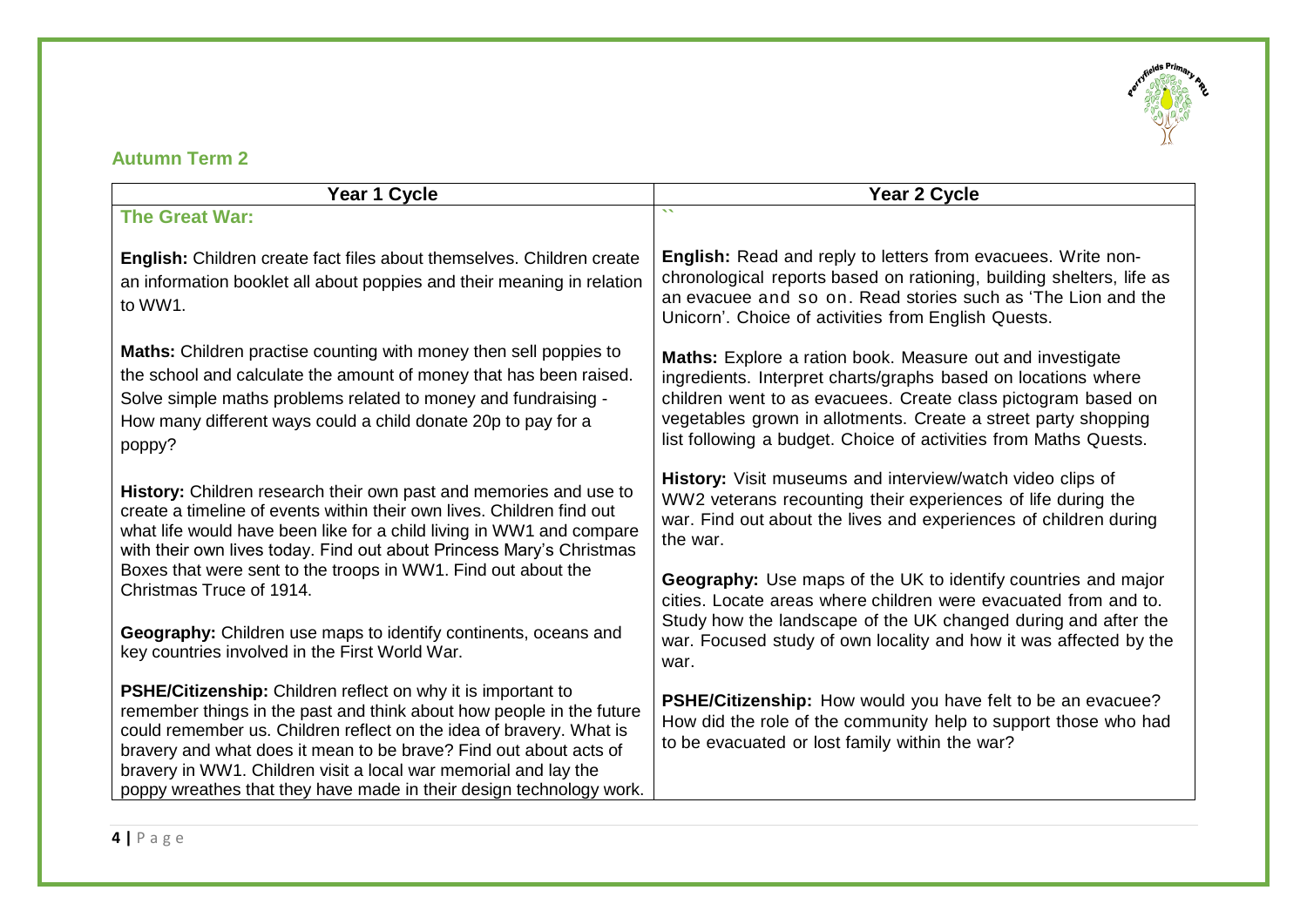

| Children find out about children in other countries who are affected                                                                                                                                                                                                                                                                                                             | Design Technology: Food technology - Make recipes using                 |
|----------------------------------------------------------------------------------------------------------------------------------------------------------------------------------------------------------------------------------------------------------------------------------------------------------------------------------------------------------------------------------|-------------------------------------------------------------------------|
| by war today. Children make Christmas boxes to send abroad.                                                                                                                                                                                                                                                                                                                      | rationed ingredients. Design and make an air raid shelter.              |
| Design Technology: Children design and make their own medals                                                                                                                                                                                                                                                                                                                     | Art: War time posters - Dig for Victory etc. - create own. Create       |
| for bravery. Children use a range of materials to create their own                                                                                                                                                                                                                                                                                                               | drawings based on landscapes/the countryside 'a view from the           |
| poppy wreathes.                                                                                                                                                                                                                                                                                                                                                                  | train'.                                                                 |
| Music: Children share some of their favourite music from today-                                                                                                                                                                                                                                                                                                                  | <b>Science:</b> Find out about the processes involved in growing plants |
| what do they like about it. Compare to popular music from 1910s-                                                                                                                                                                                                                                                                                                                 | - fruit and vegetables. Plan and plant own vegetables in the            |
| how is it different and why?                                                                                                                                                                                                                                                                                                                                                     | school garden, investigating the conditions where they grow best.       |
| Science: Children investigate different materials to decide which                                                                                                                                                                                                                                                                                                                | PE: Invasion Games. Swimming.                                           |
| materials would be best for a poppy wreath—waterproof, able to be                                                                                                                                                                                                                                                                                                                | Homework/Independent Learning: Power projects based on:                 |
| cut etc. and which materials would be suitable for a medal.                                                                                                                                                                                                                                                                                                                      | 1) The Local Area during WW2                                            |
| <b>ICT/Computing:</b> Children use ICT to support research and to<br>present and publish their work.                                                                                                                                                                                                                                                                             | 2) Materials.                                                           |
| PE: Invasion Games. Swimming.                                                                                                                                                                                                                                                                                                                                                    |                                                                         |
| Homework/Independent Learning: Power project planning:<br>1) Design a whole school WW1 Armistice celebration event/party<br>with music and songs from WW1, food, dances etc.<br>2) Children set up a gallery/museum to showcase the work that they<br>have completed as part of their project. Invite parents/governors into<br>school, show photographs, share theme books etc. |                                                                         |
| <b>Additional Special Themes/Projects/Events:</b>                                                                                                                                                                                                                                                                                                                                | <b>Additional Special Themes/Projects/Events:</b>                       |
| Reach for the Stars Aspiration Week                                                                                                                                                                                                                                                                                                                                              | Reach for the Stars Aspiration Week                                     |
| <b>Big Draw</b>                                                                                                                                                                                                                                                                                                                                                                  | <b>Big Draw</b>                                                         |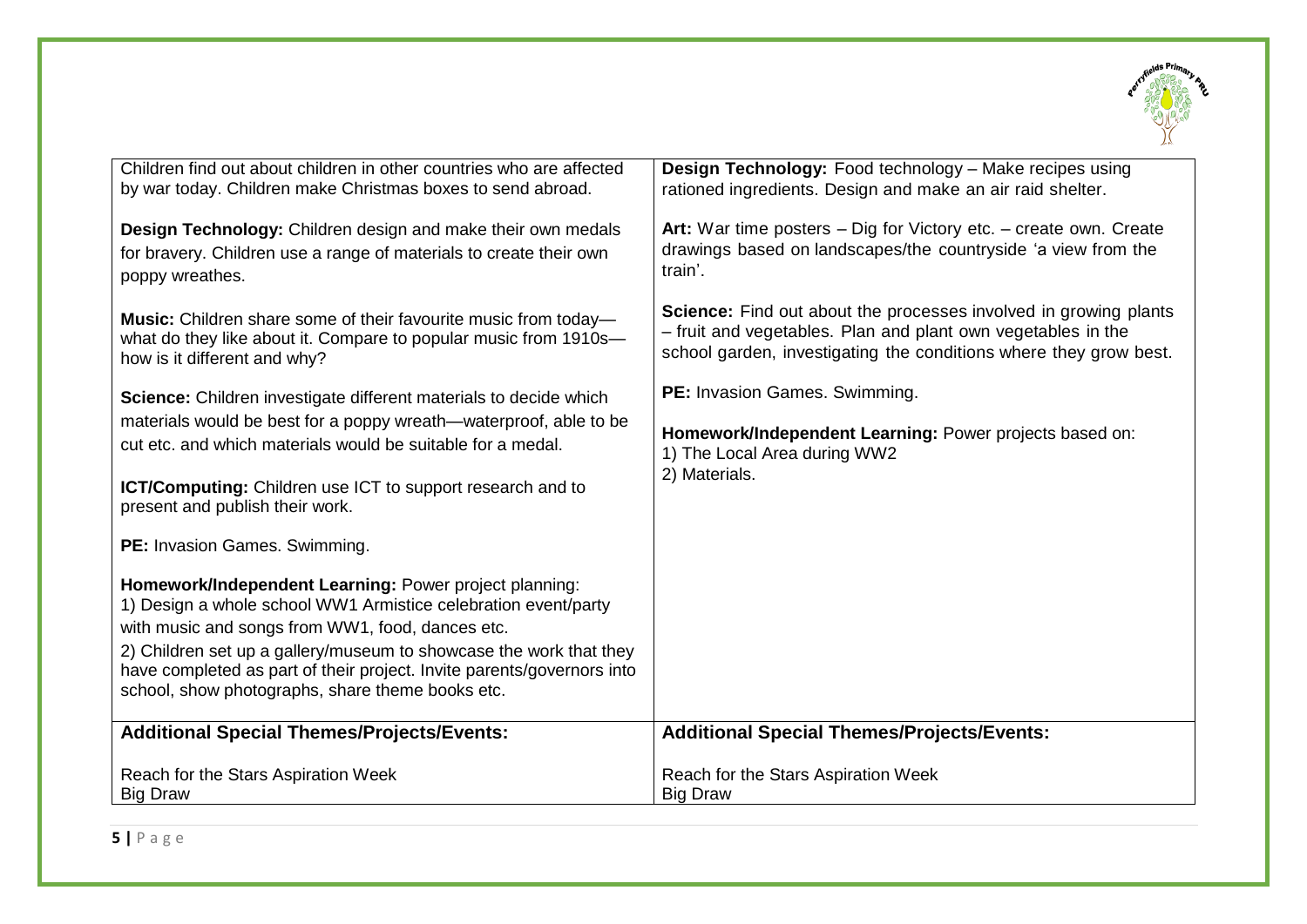

| <b>Animal Safety</b>                                                                                                                                   | <b>Fireworks Safety</b>                                                                                                                                                         |
|--------------------------------------------------------------------------------------------------------------------------------------------------------|---------------------------------------------------------------------------------------------------------------------------------------------------------------------------------|
| <b>Black History Month assemblies</b>                                                                                                                  | <b>Animal Safety</b>                                                                                                                                                            |
| Great War Day                                                                                                                                          | <b>Black History Month assemblies</b>                                                                                                                                           |
| Community visitors to be interviewed/talk about the war                                                                                                | Great War Day                                                                                                                                                                   |
| Army personnel visitors                                                                                                                                | Community visitors to be interviewed/talk about the war                                                                                                                         |
| St John's of Bedwardine Church                                                                                                                         | Army personnel visitors                                                                                                                                                         |
| Europe Day                                                                                                                                             | St John's of Bedwardine Church                                                                                                                                                  |
| <b>Educational Visits:</b><br>RAF Cosford – Birmingham<br>Mosque - Worcester<br><b>Worcester City Library and Museum</b><br><b>Worcester Cathedral</b> | <b>Educational Visits:</b><br>Croome Court – Worcestershire<br>Fromes's Hill - Worcester<br>RAF Cosford - Birmingham<br>Mosque - Worcester<br>Worcester City Library and Museum |

# **Spring Term 1**

| Year 1 Cycle                                                                                                                                                                                                                                                                                                           | Year 2 Cycle                                                                                                                                                                                                                                                                                                                                                                                                                           |
|------------------------------------------------------------------------------------------------------------------------------------------------------------------------------------------------------------------------------------------------------------------------------------------------------------------------|----------------------------------------------------------------------------------------------------------------------------------------------------------------------------------------------------------------------------------------------------------------------------------------------------------------------------------------------------------------------------------------------------------------------------------------|
| <b>Poles Apart:</b>                                                                                                                                                                                                                                                                                                    | <b>Wonder Women - Authors and Illustrators:</b>                                                                                                                                                                                                                                                                                                                                                                                        |
| English: Create a holiday brochure for a contrasting location.<br>Write a fact file about where penguins live. Perform a storyboard<br>drama based on the animation Pingu. Act in the role of weather<br>reporters. Choice of activities from English Quests.<br><b>Maths:</b> Choice of activities from Maths Quests. | English: Write instructions for spells, adventure stories in the style of<br>'Mog' stories by Judith Kerr, acrostic poems about feelings, book<br>reviews for literature that they have read and take part in a range of<br>drama activities that represent the literature that they have read.<br>Read fiction books linked to theme by authors such as JK Rowling,<br>Judith Kerr, Julia Donaldson, Lauren Child and Beatrix Potter. |
| Geography: Name and locate the world's continents on a map.<br>Study of Inuit people. Understand and describe the role of a                                                                                                                                                                                            | Maths: Place literature in chronological order on a timeline.                                                                                                                                                                                                                                                                                                                                                                          |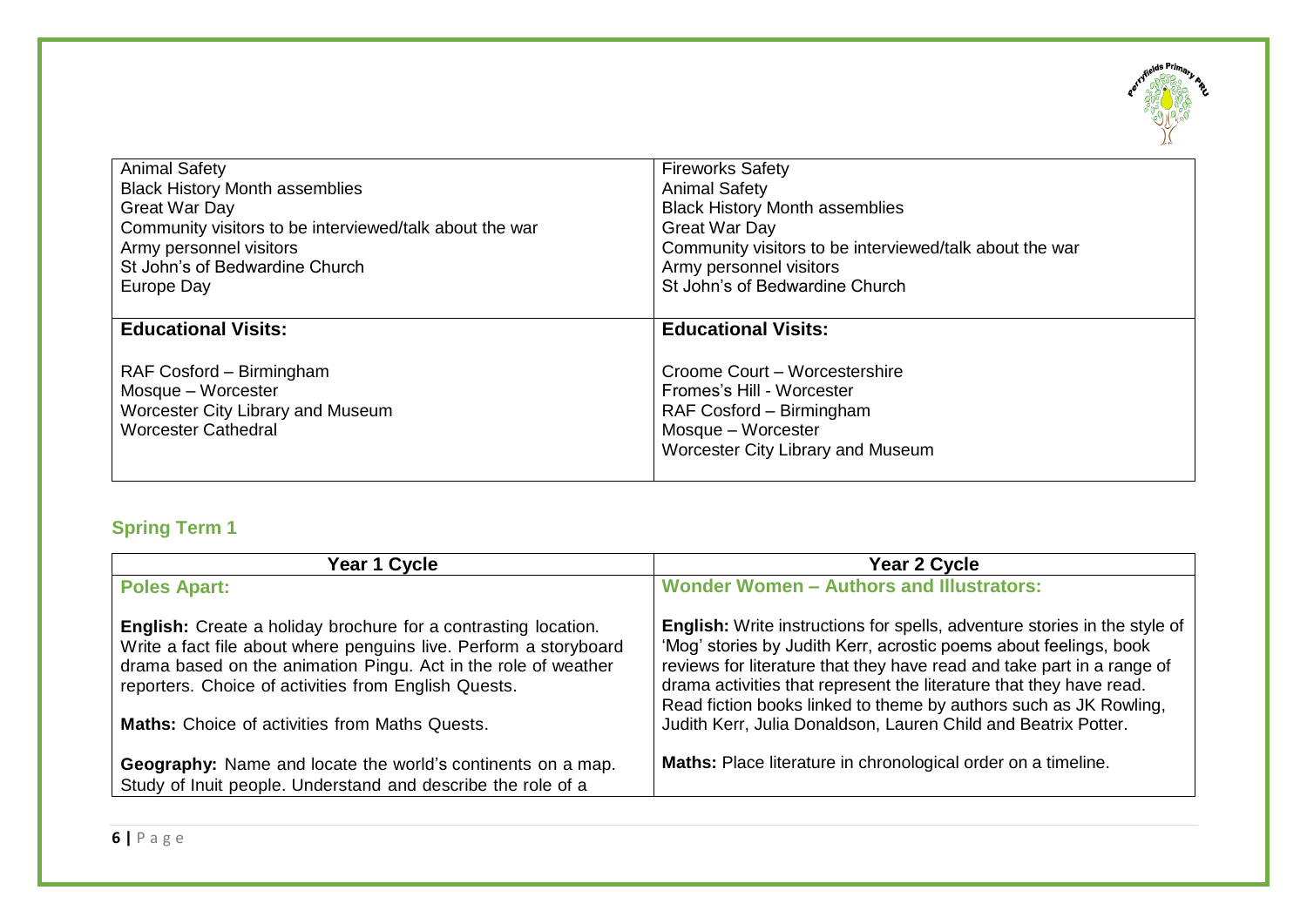

| travel agent. Compare and contrast weather across the world -<br>present ideas as a weather reporter.                                                                                                                                                                                                             | Science: Explore the habitats of different animals and the<br>suitability of these habitats.               |
|-------------------------------------------------------------------------------------------------------------------------------------------------------------------------------------------------------------------------------------------------------------------------------------------------------------------|------------------------------------------------------------------------------------------------------------|
| Design Technology: Design and create a role play area for a<br>travel agent.                                                                                                                                                                                                                                      | History: Recognise some of the work of famous female authors and<br>illustrators throughout history.       |
| Art: Use a range of painting techniques to create artwork                                                                                                                                                                                                                                                         | <b>Geography:</b> Children will explore the locality by visiting a loca library.                           |
| depicting the Northern Lights.                                                                                                                                                                                                                                                                                    | Design Technology/ Art: Create 3D models based on the                                                      |
| PSHE/Citizenship: Explore the idea of animal captivity. Is it right<br>to keep animals in zoos? Are we protecting them or imprisoning                                                                                                                                                                             | character in the story. Create collages in the style of the illustrator-<br>Lauren Child.                  |
| them?                                                                                                                                                                                                                                                                                                             | <b>PSHE:</b> Explore the emotions felt by the main character of a<br>book about not 'fitting in'.          |
| Music: Children explore 'A'Keelie', an African song. Children make<br>musical instrument using natural products to accompany the music.                                                                                                                                                                           |                                                                                                            |
|                                                                                                                                                                                                                                                                                                                   | PE: Invasion Games. Swimming.                                                                              |
| Science: Understand that Arctic regions have less/more hours of<br>daylight than in the UK depending on the time of year. Identify<br>ways that animals and humans adapt to their environments. Carry<br>out investigations into how materials change at different<br>temperatures. Explore contrasting habitats. | Homework/Independent Learning: Power Projects based on:<br>1) Book Reviews<br>2) Author/Illustrator Study. |
| PE: Invasion Games. Swimming.                                                                                                                                                                                                                                                                                     |                                                                                                            |
| Homework/Independent Learning: Power Projects based on:<br>1) Life on the Ice                                                                                                                                                                                                                                     |                                                                                                            |
| 2) A day in the life of a Polar animal.                                                                                                                                                                                                                                                                           |                                                                                                            |
| <b>Additional Special Themes/Projects/Events:</b>                                                                                                                                                                                                                                                                 | <b>Additional Special Themes/Projects/Events:</b>                                                          |
| The Big Sing                                                                                                                                                                                                                                                                                                      | The Big Sing                                                                                               |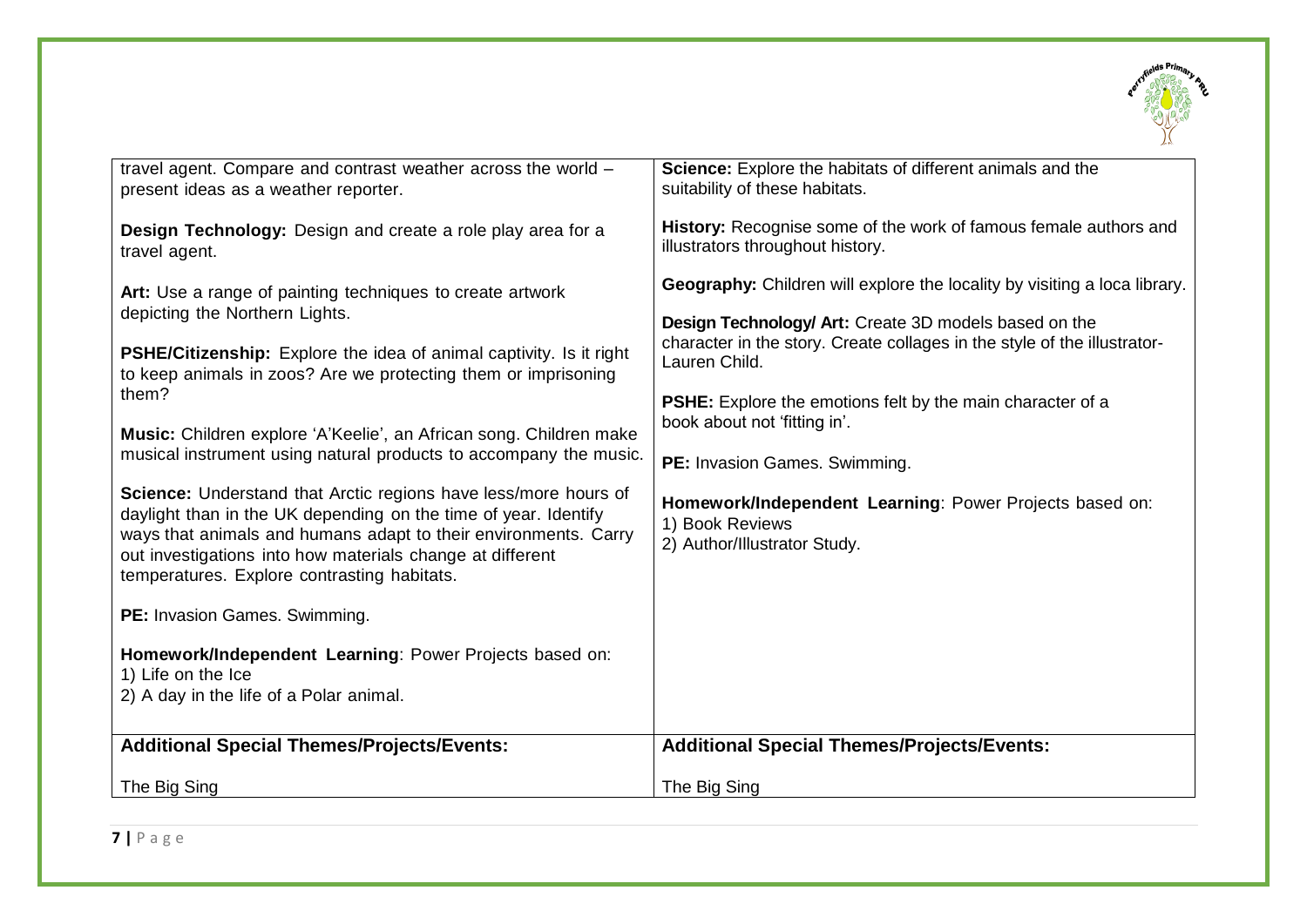

| Chinese Week - Chinese New Year 5/2/19             | Chinese Week - Chinese New Year                                                                                           |
|----------------------------------------------------|---------------------------------------------------------------------------------------------------------------------------|
| St David's Day $-1/3/19$                           | St David's Day                                                                                                            |
| St Patrick's Day - 17/3/19                         | St Patrick's Day $-17/3/20$                                                                                               |
| Spring Begins - 20/3/19                            | Spring Begins - 20/3/20                                                                                                   |
| <b>BST Begins - 31/3/19</b>                        | <b>BST Begins - 31/3/20</b>                                                                                               |
| <b>Educational Visits:</b>                         | <b>Educational Visits:</b>                                                                                                |
| All Things Wild Nature Centre - Evesham            | The Hive Library - Worcester                                                                                              |
| Snowdome - Tamworth<br>Sealife Centre - Birmingham | Cotswold Wildlife Park - Burford<br>Upton Warren/Malvern Outdoor Adventure Pursuit Centre<br>Fishing Lessons - Cobb House |

# **Spring Term 2**

| Year 1 Cycle                                                                                                                                                                                                                                                                                     | Year 2 Cycle                                                                                                                                                            |
|--------------------------------------------------------------------------------------------------------------------------------------------------------------------------------------------------------------------------------------------------------------------------------------------------|-------------------------------------------------------------------------------------------------------------------------------------------------------------------------|
| <b>Get Out of My Swamp:</b>                                                                                                                                                                                                                                                                      | <b>Pioneers:</b>                                                                                                                                                        |
| <b>English:</b> Write a fact file for a swamp. Describe a fairy tale character.<br>Read and re- tell traditional fairy tales. Read and write stories/poems<br>with predictable patterns e.g. 'Each Peach Pear Plum'. Write<br>instructions for making gingerbread men. Choice of activities from | English: Write in role as an astronaut. Information texts based<br>on space and moon landings. Recount of a space mission.<br>Choice of activities from English Quests. |
| English Quests.                                                                                                                                                                                                                                                                                  | Maths: Compare and order dates. Use data about planets to                                                                                                               |
|                                                                                                                                                                                                                                                                                                  | draw graphs and tables. Use all four operations to solve                                                                                                                |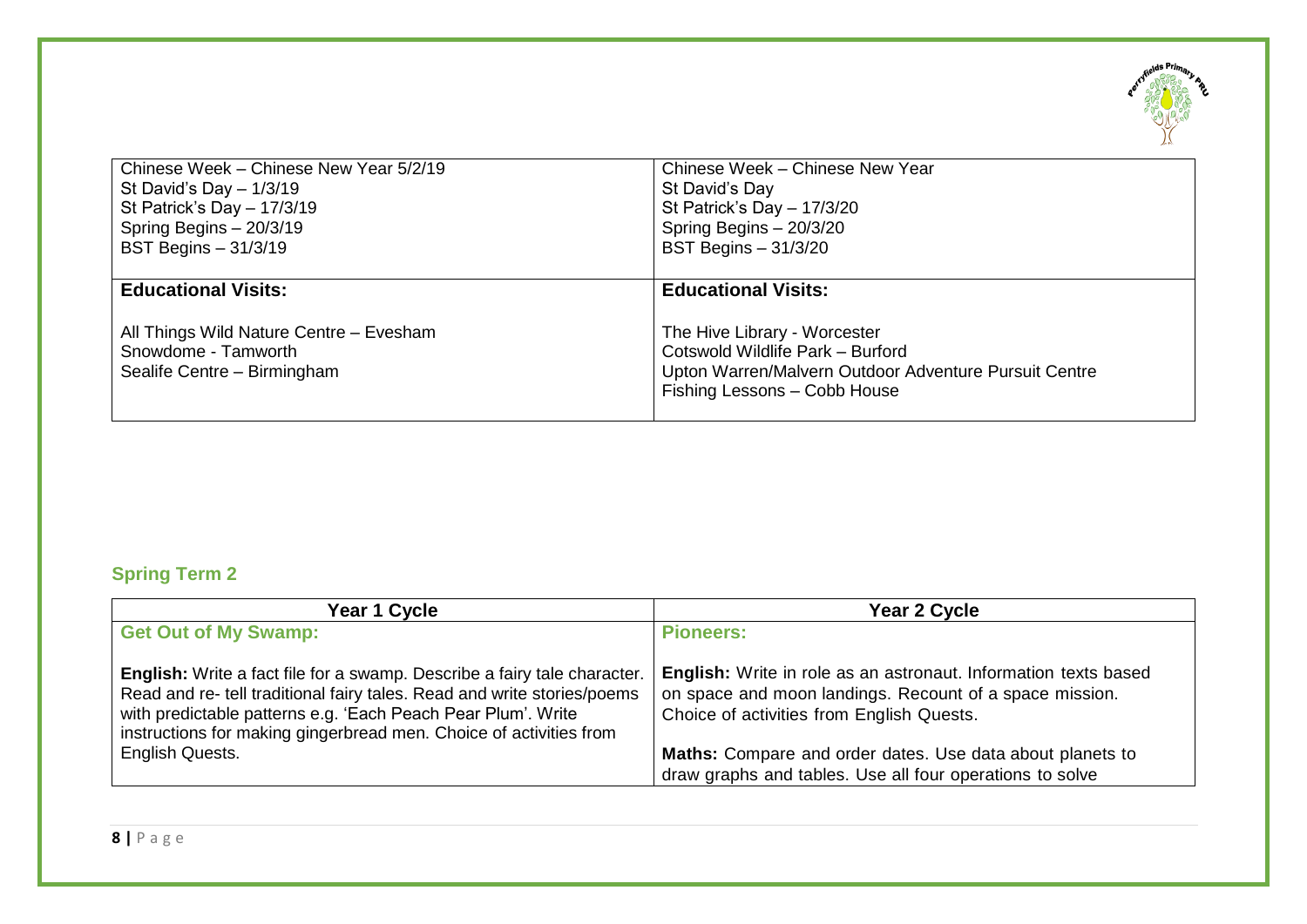

| Maths: Measure and compare the length and height of beanstalks                                                    | problems involved with buying and selling souvenirs. Choice of                                                                |
|-------------------------------------------------------------------------------------------------------------------|-------------------------------------------------------------------------------------------------------------------------------|
| and giant's footsteps. Measure weight and capacity when making                                                    | activities from Maths Quests.                                                                                                 |
| gingerbread men. Choice of activities from Maths Quests.                                                          |                                                                                                                               |
| History: Identify features of a historical castle.                                                                | History: Create a timeline of pioneers included within this unit.<br>Find out about key people within history including: Neil |
|                                                                                                                   | Armstrong/Buzz Aldrin, rail pioneers, Isambard Kingdom Brunel,                                                                |
| Geography: Discuss what a map is and why we need them. Make a                                                     | reformers including Dr Barnardo and Lord Shaftesbury. Research                                                                |
| simple map of the settings in Shrek. Identify features of the local                                               | the lives of children during Victorian times.                                                                                 |
| area. Take photos of different types of buildings and compare the                                                 |                                                                                                                               |
| local area to the fairy tale world in Shrek. Draw pictures and label<br>features of the local area.               | Geography: Research railways and bridges of the UK. Use maps                                                                  |
|                                                                                                                   | to identify where Victorians went on holiday.                                                                                 |
| Design Technology/Art: Use natural materials to make a                                                            | Design Technology/Art: Design, make and evaluate a                                                                            |
| shelter/den. Used natural materials to make a sculpture in the style of                                           | Victorian seaside souvenir. Create own method of transport.                                                                   |
| Andy Goldsworthy. Find out how gingerbread men are made. Bake                                                     |                                                                                                                               |
| and decorate gingerbread men. Create a silhouette picture of a fairy<br>tale castle.                              | ICT/Computing: Use ICT to record space music and create a                                                                     |
|                                                                                                                   | video clip to accompany the soundscape. Create a PowerPoint                                                                   |
| Music: Compose music to tell the story of 'The Three Billy Goats                                                  | presentation about a pioneer.                                                                                                 |
| Gruff'.                                                                                                           | Music: Compose a space 'soundscape.'                                                                                          |
|                                                                                                                   |                                                                                                                               |
| <b>ICT/Computing:</b> Use 'Puppet Pals' or other programmes/apps to<br>create a digital version of a fairy story. | Science: Investigate materials used for astronauts' suits. What                                                               |
|                                                                                                                   | properties do they need to have? Investigate conditions needed to                                                             |
| Science: Compare and sort materials when deciding which materials                                                 | grow plants – can we grow food in space?                                                                                      |
| are best for the three little pigs to build houses out of. What does                                              |                                                                                                                               |
| waterproof mean? What is the best material for a roof? Find out how                                               | PE: Use our bodies to create a sequence of movements to tell the<br>story of 'Movement in Space'. Swimming.                   |
| to grow a beanstalk from a seed. Name the parts of a plant.                                                       |                                                                                                                               |
| PE: Use our bodies to create a sequence of movements to tell the                                                  | Homework/Independent Learning: Power projects based on:                                                                       |
| story of 'The Three Billy Goats Gruff'. Swimming.                                                                 | 1) Take One Pioneer                                                                                                           |
|                                                                                                                   | 2) Dragon's Den.                                                                                                              |
| Homework/Independent Learning: Power project based on Shrek.                                                      |                                                                                                                               |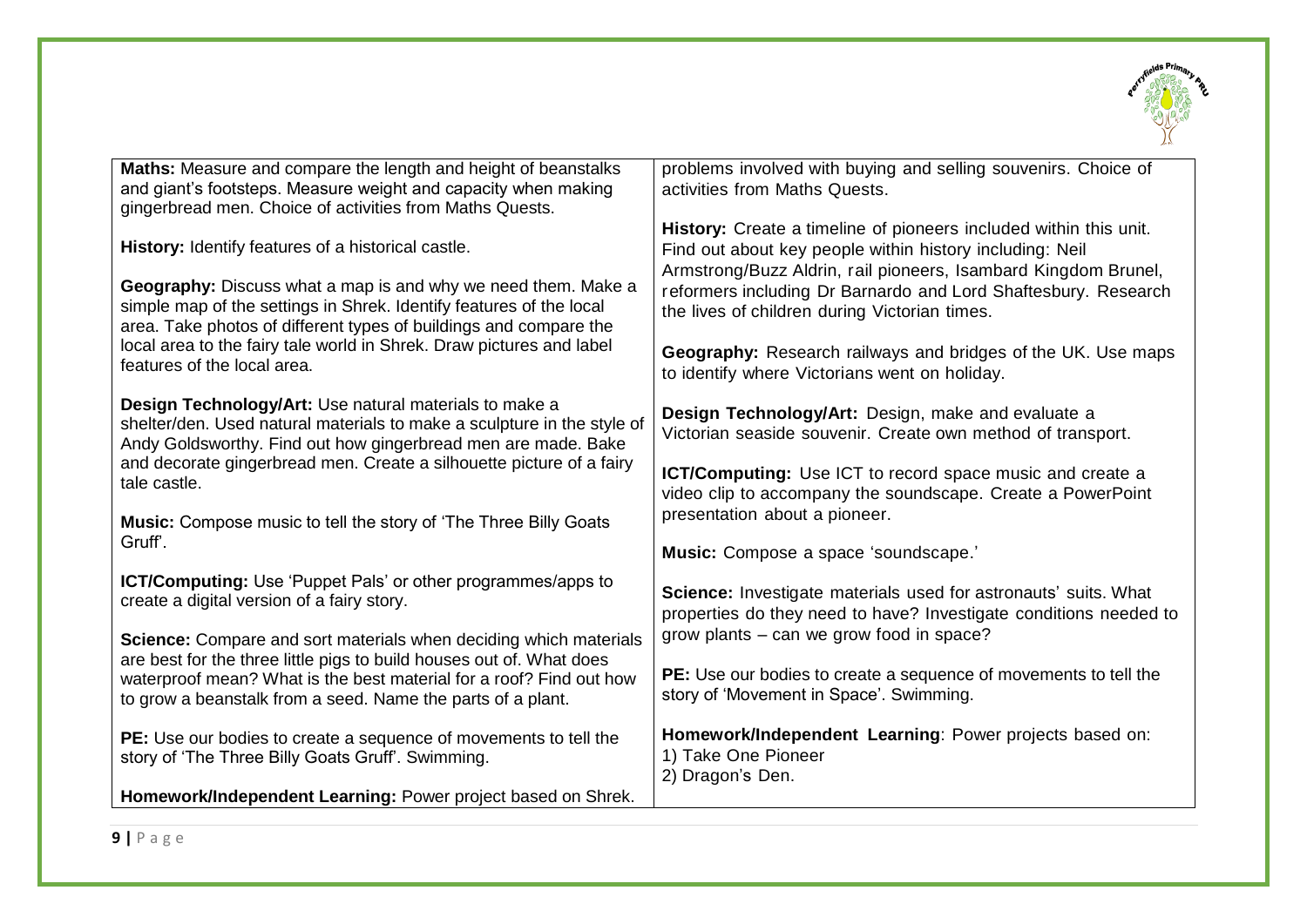

| <b>Additional Special Themes/Projects/Events:</b><br>World Book Day $-7/3/19$<br><b>Health Education and Science Week</b><br>Easter<br>St George's Day 23/4/19 | <b>Additional Special Themes/Projects/Events:</b><br>Mexican Food Week<br>World Book Day $-7/3/20$<br><b>Health Education and Science Week</b><br>Easter<br>St George's Day 23/4/20 |
|----------------------------------------------------------------------------------------------------------------------------------------------------------------|-------------------------------------------------------------------------------------------------------------------------------------------------------------------------------------|
| <b>Educational Visits:</b><br><b>Warwick Castle</b><br>Raglan and Whites Castle – Wales<br>The Odeon Cinema - Worcester                                        | <b>Educational Visits:</b><br>Severn Valley Railway - Bridgnorth<br>Weston Super Mare Beach                                                                                         |

## **Summer Term 1**

| Year 1 Cycle                                                                                                                                                                                                                                                                                 | Year 2 Cycle                                                                                                                                                                                                                        |
|----------------------------------------------------------------------------------------------------------------------------------------------------------------------------------------------------------------------------------------------------------------------------------------------|-------------------------------------------------------------------------------------------------------------------------------------------------------------------------------------------------------------------------------------|
| <b>School Days:</b>                                                                                                                                                                                                                                                                          | <b>Toys:</b>                                                                                                                                                                                                                        |
| English: Write a recount of a trip to a Victorian school room or<br>museum. Describe differences between schools of the past and<br>modern day schools. Write a set of instructions for a playground<br>game. Write a letter to a local museum. Choice of activities from<br>English Quests. | <b>English:</b> Write captions for photographs from the Teddy Bear's<br>Picnic. Re-tell traditional tales - Goldilocks and the Three Bears.<br>Write a description of a favourite toy. Choice of activities from<br>English Quests. |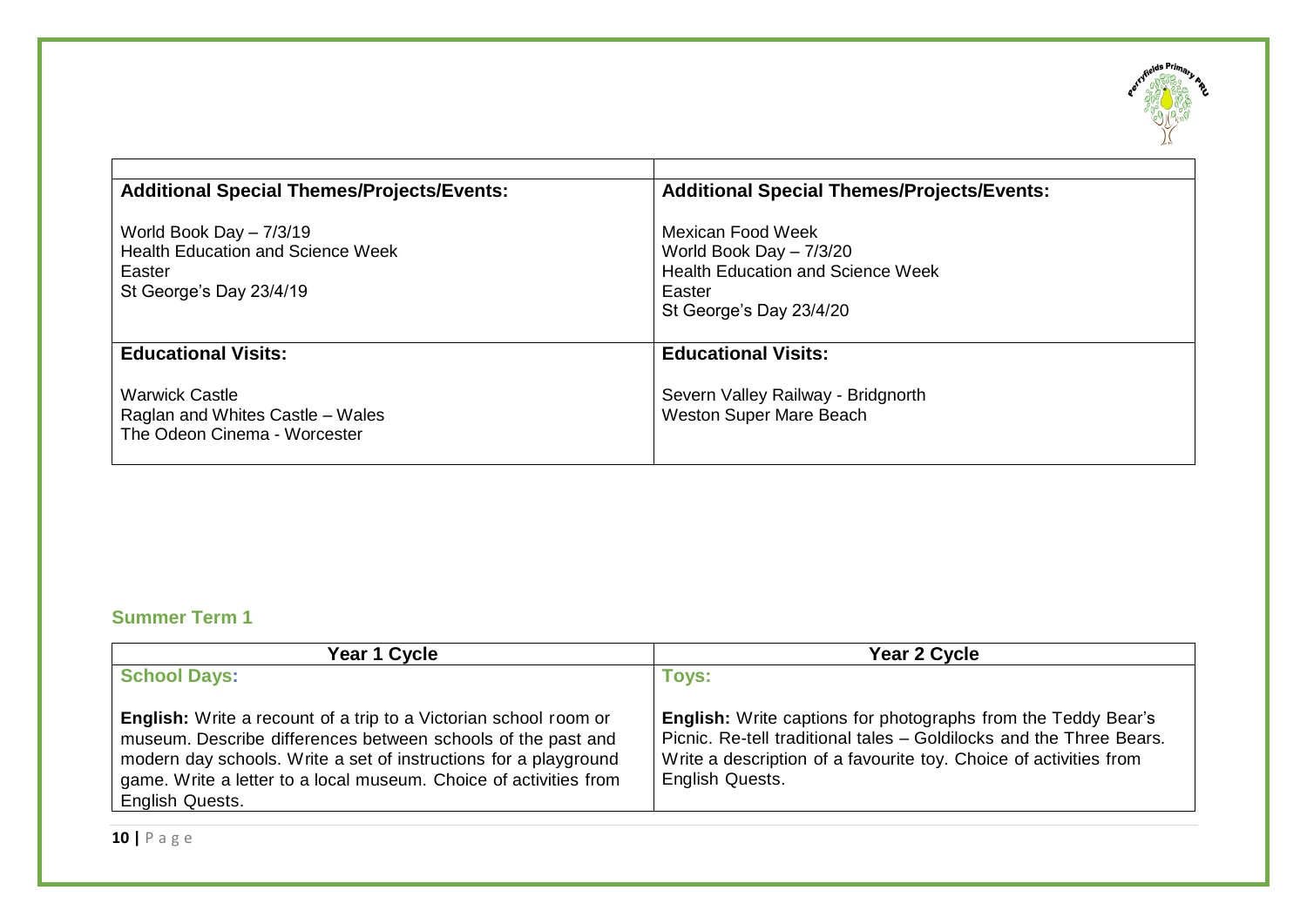

| Maths: Research their favourite playground game and record in a<br>bar chart. Choice of activities from Maths Quests.                                                                             | Maths: Create a class pictogram to show favourite toys. Sort toys<br>according to one criteria. Use time language. Choice of activities<br>from Maths Quests.   |
|---------------------------------------------------------------------------------------------------------------------------------------------------------------------------------------------------|-----------------------------------------------------------------------------------------------------------------------------------------------------------------|
| History: Compare modern day schools and schools in the past.<br>Identify key similarities and differences. Find pictures from the<br>history of their own school – sequence to create a timeline. | History: Recognise the difference between toys of the past and<br>toys of today. Sequence toys from today and those from<br>previous generations in a timeline. |
| Geography: Investigate the local area around the school.<br>Identify key features of the school and its grounds. Identify own                                                                     | Geography: Compare toys from around the world.                                                                                                                  |
| classroom on a simple plan of the school. Use the plan of the<br>school to follow directions to another place.                                                                                    | Design Technology: Design and make a peg doll or a sock<br>puppet.                                                                                              |
| Design Technology: Children draw and design their own<br>perfect school.                                                                                                                          | Art: Teddy Bear art work based on the work of AA Milne. Create<br>toy collages.                                                                                 |
| Art: Create a pastel/painting of the school in the style of L.S.<br>Lowry.                                                                                                                        | <b>Music:</b> Compose a piece of music to represent a toy shop.                                                                                                 |
|                                                                                                                                                                                                   | <b>ICT/Computing:</b> Create pictures of toys using a paint programme                                                                                           |
| <b>Music:</b> Sing a range of playground songs and rhymes.                                                                                                                                        | or drawing app. Take photos of toys and type captions using apps<br>such as 'Popplet.'                                                                          |
| P.E.: Children take part in a variety of playground /school                                                                                                                                       |                                                                                                                                                                 |
| sports/net/wall/striking and fielding games. Swimming.                                                                                                                                            | Science: Recognise and name the variety of materials that toys<br>are made from. Investigate how toys move, for example pushes                                  |
| Citizenship: Why do we need rules and routines in school?<br>Should all children be able to go to school?                                                                                         | and pulls.                                                                                                                                                      |
|                                                                                                                                                                                                   | PE/Dance: Create and perform a dance sequence about a                                                                                                           |
| Science: Identify and name plants, wildlife and trees found in the<br>school grounds. Identify other common British garden plants, wild                                                           | magical toy shop. Swimming.                                                                                                                                     |
| plants and trees.                                                                                                                                                                                 | Homework/Independent Learning: Power projects based on:                                                                                                         |
|                                                                                                                                                                                                   | 1) Toys from the past                                                                                                                                           |
|                                                                                                                                                                                                   | 2) Toys of the future.                                                                                                                                          |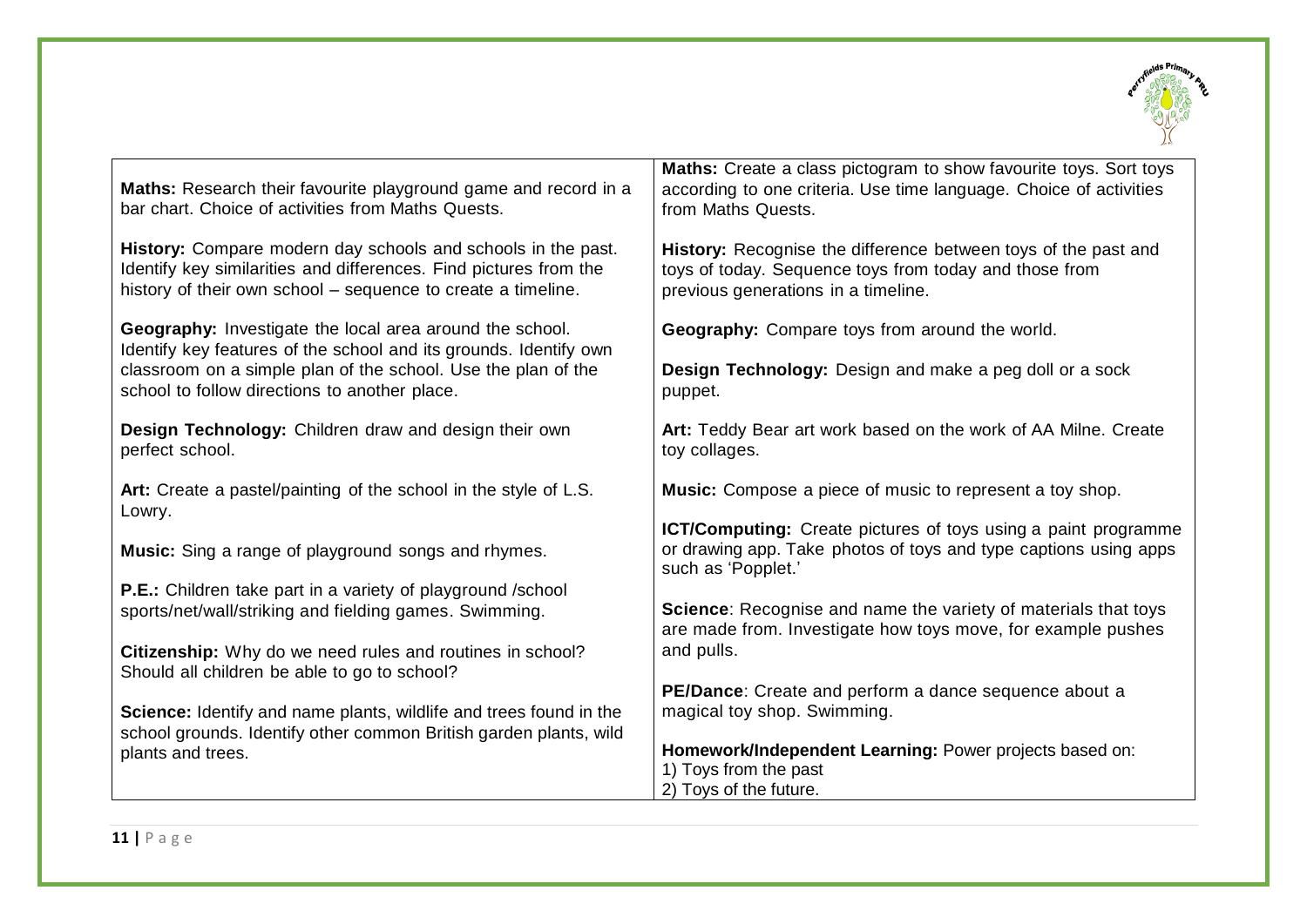

| Homework/Independent Learning: Power projects based                                           |                                                                                                                                                                     |
|-----------------------------------------------------------------------------------------------|---------------------------------------------------------------------------------------------------------------------------------------------------------------------|
| on:<br>1) Our School                                                                          |                                                                                                                                                                     |
| 2) Victorian School Days.                                                                     |                                                                                                                                                                     |
| <b>Additional Special Themes/Projects/Events:</b>                                             | <b>Additional Special Themes/Projects/Events:</b>                                                                                                                   |
| <b>Road Safety</b><br><b>Careers Day</b><br>Mental Health Awareness Week 13/5/19 - Self Image | <b>Road Safety</b><br>Careers Day<br>Mental Health Awareness Week 13/5/20                                                                                           |
| <b>Educational Visits:</b>                                                                    | <b>Educational Visits:</b>                                                                                                                                          |
| Kempsey CE Church - Worcestershire<br><b>Black Country Museum - Birmingham</b>                | Kempsey CE Church - Worcestershire<br>Wise Owl Toy Shop - Worcester<br>Mechanical Art and Design Museum - Stratford Upon Avon<br>Hartlebury Museum - Worcestershire |

## **Summer Term 2**

| Year 1 Cycle                                                                                                                                                                                                            | Year 2 Cycle                                                                                                                  |
|-------------------------------------------------------------------------------------------------------------------------------------------------------------------------------------------------------------------------|-------------------------------------------------------------------------------------------------------------------------------|
| <b>Journey Through Europe:</b>                                                                                                                                                                                          | <b>Indian Spice:</b>                                                                                                          |
| <b>English:</b> Non- Fiction: Children to write postcards from a holiday<br>destination in Europe. Children to write information texts in the form<br>of posters about different modes of transport that can be used to | <b>English:</b> Write descriptions about people, experiences and<br>places in India. Make written comparisons between places. |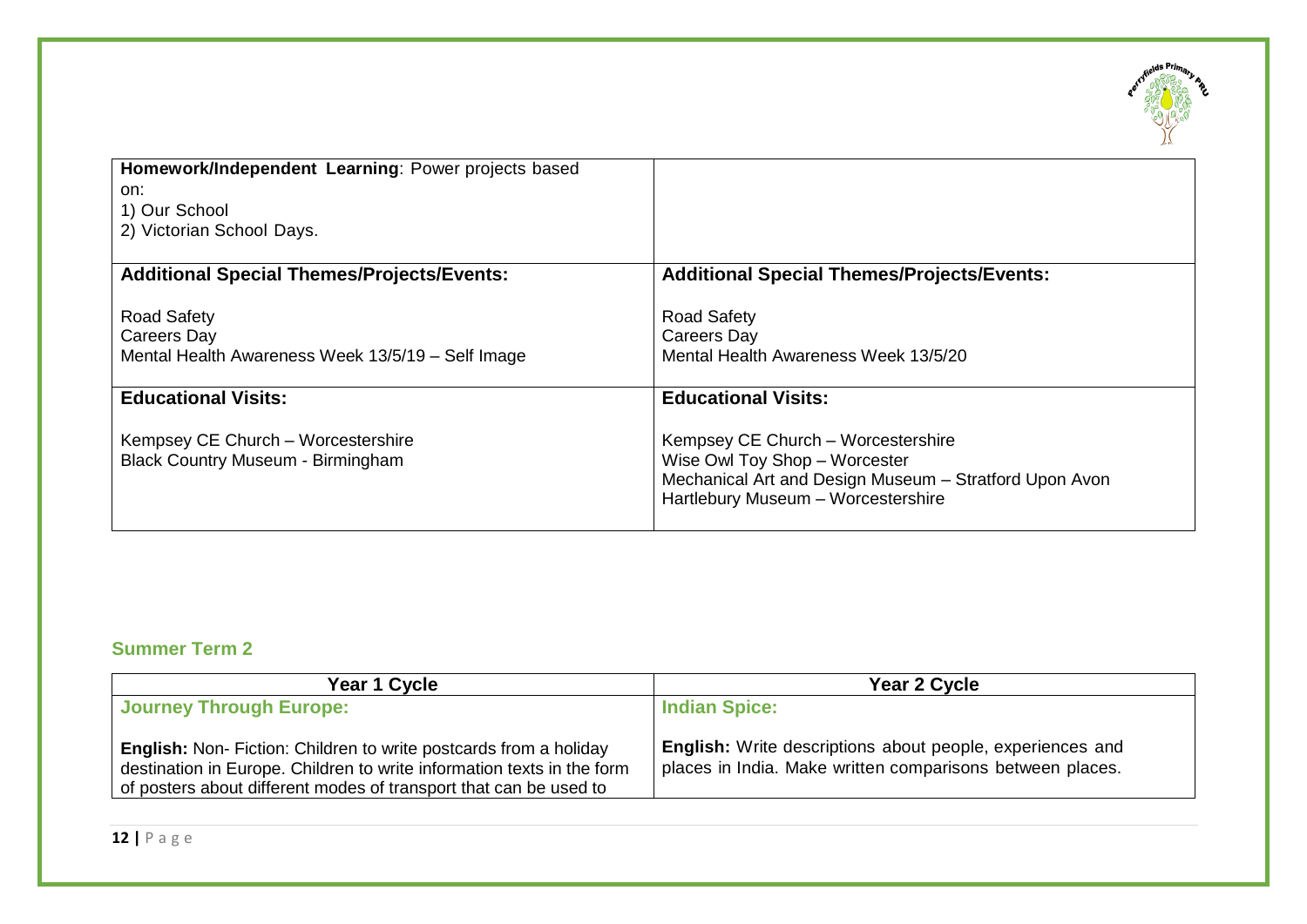

| travel to Europe. Reading: Children to read fiction books linked to<br>theme for example: 'Olivia goes to Venice' by Ian Falconer and<br>'Linnea in Monet's Garden' by Cristina Bjork.                                                                                                                      | Write instructions for cooking. Choice of activities from English<br>Quests.                                                                                                                                                                                      |
|-------------------------------------------------------------------------------------------------------------------------------------------------------------------------------------------------------------------------------------------------------------------------------------------------------------|-------------------------------------------------------------------------------------------------------------------------------------------------------------------------------------------------------------------------------------------------------------------|
| Maths: Data Handling: Children will read climate charts for weather<br>in European countries from holiday brochures (with assistance).                                                                                                                                                                      | Maths: Make simple measurements of time, capacity and<br>weight. Collect, record and organise data about temperature.<br>Investigate lines of symmetry in Rangoli patterns. Choice of<br>activities from Maths Quests.                                            |
| Geography: Children will identify the major countries that make up<br>Europe on a map. Children will identify a range of ways of travelling<br>to Europe from the UK. Children will locate famous landmarks in<br>Europe on a map. Children will gather key facts about a holiday<br>destination in Europe. | <b>Geography:</b> Use maps to identify continents and countries of the<br>world. Locate the UK and India on a world map and identify main<br>regions and cities. Investigate the environments in India and<br>consider how animals and communities adapt to these |
| History: Children will learn about traditional songs in Europe.<br>Children will learn about historic landmarks in Europe. Children will<br>learn about the history of art and artists in Europe.                                                                                                           | environments. Compare the UK to India, identifying key<br>similarities and differences including size, climate, wildlife and so<br>on. Research food and farming in India. Compare life for a child<br>in the UK and India.                                       |
| <b>PSHE and Citizenship:</b> Children will consider the importance of<br>belonging to a culture and nation. Children will consider how people<br>from different beliefs and religions can live together in harmony as                                                                                       | Design Technology: Prepare and cook Indian food. Make an<br>Indian Drum.                                                                                                                                                                                          |
| one nation. Children will discuss why we need passports to travel<br>and how they keep us safe. Children will research the different<br>European languages and cultures within the local and national                                                                                                       | Art: Use symmetry to create traditional Rangoli patterns. Use<br>pastels and charcoal to create a picture of an elephant.                                                                                                                                         |
| communities. Children will come together to celebrate European<br>culture, language and traditions and invite parents/carers/governors<br>to share the celebrations. Pupils will work together on a variety of<br>group tasks and show they can listen to others' opinions and                              | Music: Investigate instruments played in India. Play a range of<br>different rhythms on a drum and use it to accompany Indian music<br>and singing.                                                                                                               |
| negotiate to create a joint end result.<br>Art: Children will use simple impressionist techniques to create their<br>own interpretations of the work of Claude Monet.                                                                                                                                       | PE/Dance: Learn simple Indian traditional dance moves. Take part<br>in a yoga session. Learn the rules of cricket and apply them in the<br>context of a game. Swimming.                                                                                           |
|                                                                                                                                                                                                                                                                                                             |                                                                                                                                                                                                                                                                   |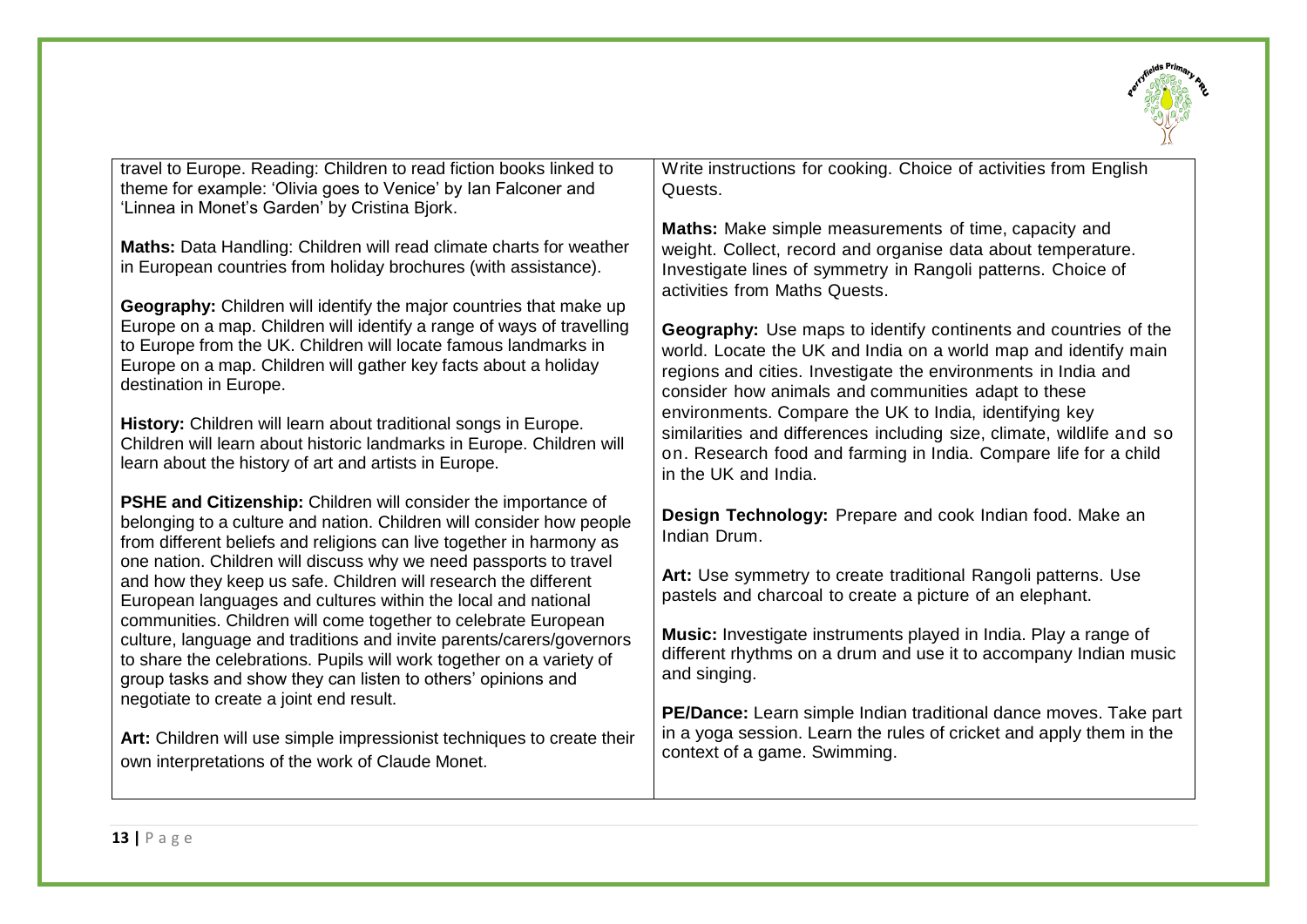

| Music: Children will learn and perform traditional songs from other<br>European countries in a foreign language.                                                                                                                                                                                                                                                                                                                                                                                                                                                  | RE: Research Indian religions: Hinduism and Sikhism - compare<br>with beliefs and values of Christianity.                                                                                                                                                                                               |
|-------------------------------------------------------------------------------------------------------------------------------------------------------------------------------------------------------------------------------------------------------------------------------------------------------------------------------------------------------------------------------------------------------------------------------------------------------------------------------------------------------------------------------------------------------------------|---------------------------------------------------------------------------------------------------------------------------------------------------------------------------------------------------------------------------------------------------------------------------------------------------------|
| MFL: Children will learn some basic vocabulary in European<br>languages.<br><b>Science:</b> Children will consider the speed of different vehicles as<br>well as the impact of transport on the environment.<br>ICT/Computing: Children will search for and use information from a<br>range of sources and make decisions about the usefulness of that<br>information. Children will use an ICT application and device to<br>communicate their research.<br>PE: Striking and fielding games. Swimming.<br>Homework/Independent Learning: Power projects based on: | Science: Investigate different habitats and compare the different<br>plants and animals that grow or live there. Collect climate data<br>using thermometers and data loggers.<br>Homework/Independent Learning: Power projects based on:<br>1) India in our local area<br>2) Life in an Indian Village. |
| 1) European Country Study<br>2) European Artist Study.                                                                                                                                                                                                                                                                                                                                                                                                                                                                                                            |                                                                                                                                                                                                                                                                                                         |
| <b>Additional Special Themes/Projects/Events:</b>                                                                                                                                                                                                                                                                                                                                                                                                                                                                                                                 | <b>Additional Special Themes/Projects/Events:</b>                                                                                                                                                                                                                                                       |
| <b>European Country Day</b><br>E-Safety Week<br><b>Canal Safety</b><br>Carers Day<br>Transition                                                                                                                                                                                                                                                                                                                                                                                                                                                                   | <b>India Week</b><br>E-Safety Week<br><b>Canal Safety</b><br><b>Carers Day</b><br>Transition                                                                                                                                                                                                            |
| <b>Educational Visits:</b>                                                                                                                                                                                                                                                                                                                                                                                                                                                                                                                                        | <b>Educational Visits:</b>                                                                                                                                                                                                                                                                              |
| Birmingham Museum and Art Gallery                                                                                                                                                                                                                                                                                                                                                                                                                                                                                                                                 | Indian Restaurant - Worcester                                                                                                                                                                                                                                                                           |